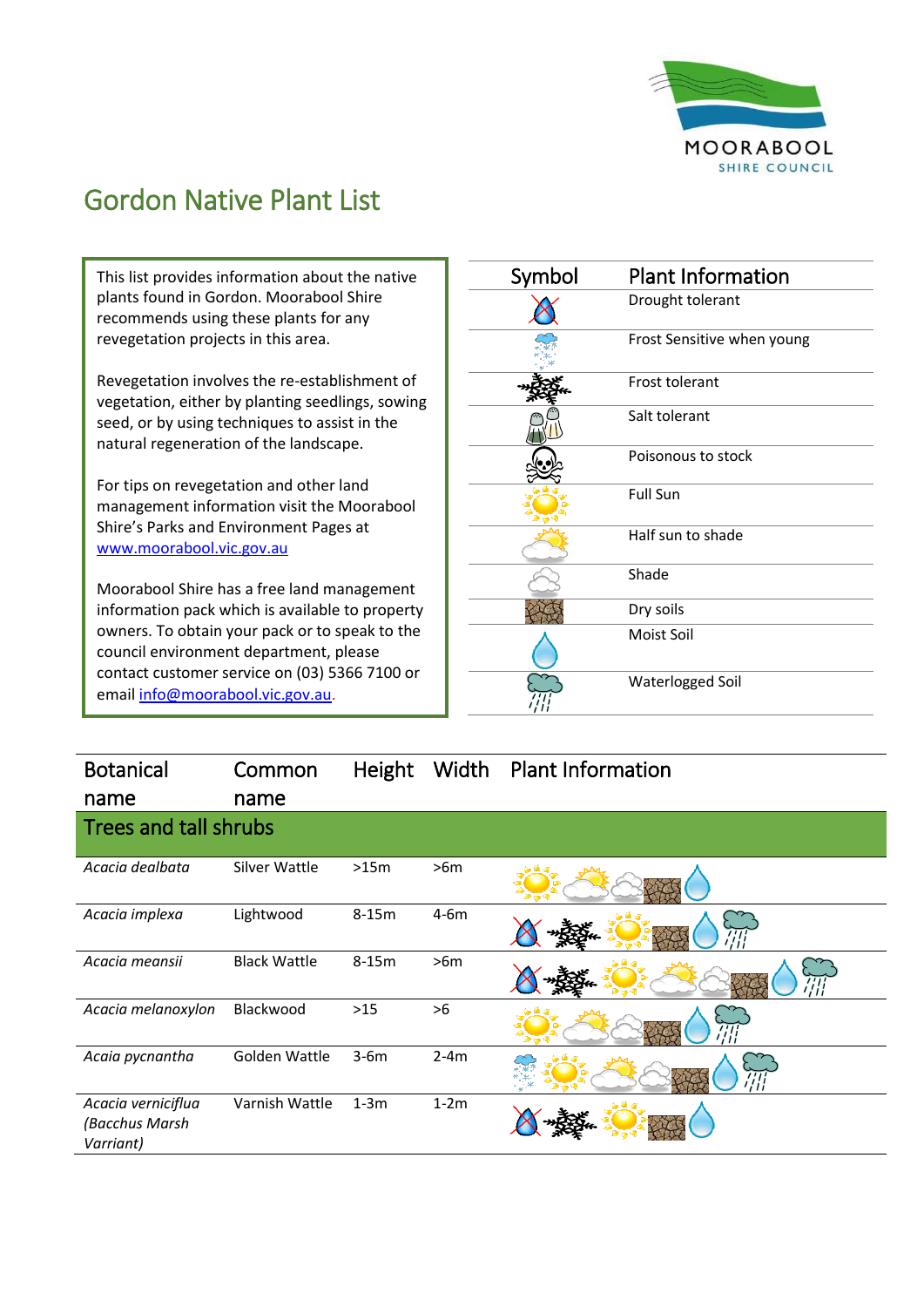

| <b>Botanical</b>                                | Common                      | <b>Height</b> | Width  | <b>Plant Information</b> |
|-------------------------------------------------|-----------------------------|---------------|--------|--------------------------|
| name                                            | name                        |               |        |                          |
| Allocasuarina<br>littoralis                     | <b>Black</b><br>Sheoak      | $6-8m$        | $2-4m$ |                          |
| Bursaria spinosa<br>subsp. spinosa              | Sweet Bursaria              | $3-6m$        | $2-4m$ |                          |
| Eucalyptus<br>aromaphloia                       | Scent bark                  | >15m          | >6m    |                          |
| Eucalyptus baxteri                              | <b>Brown</b><br>Stringybark | >15m          | >6m    |                          |
| Eucalyptus<br>cypellocarpa                      | Mountain<br>Grey-gum        | >15m          | >6m    |                          |
| Eucalyptus dives                                | Broad-leaved<br>peppermint  | >15m          | >6m    |                          |
| Eucalyptus globulus<br>subsp.<br>pseudoglobulus | Gippsland<br>Blue-gum       | >15m          | >6m    |                          |
| Eucalyptus<br>goniocalyx s.l.                   | Longleaf Box                | >15m          | >6m    |                          |
| Eucalyptus<br>macrohyncha                       | Red<br>Stringybark          | >15m          | >6m    |                          |
| Eucalyptus<br>melliodora                        | <b>Yellow Box</b>           | >15m          | >6m    |                          |
| Eucalyptus obliqua                              | Messmate<br>Stringybark     | >15m          | >6m    |                          |
| Eucalyptus<br>polyanthemos                      | <b>Red Box</b>              | >15m          | >6m    |                          |
| Eucalyptus radiata<br>s.l.                      | Narrow Leaf<br>pepperment   | >15m          | >6m    |                          |
| Eucalyptus subsp<br>radiata                     | Narrow Leaf<br>pepperment   | >15m          | >6m    |                          |
| Eucalyptus rubida                               | Candlebark                  | >15m          | >6m    |                          |
| Eucalyptus tricarpa                             | Red ironbark                | >15m          | >6m    |                          |
| Eucalyptus viminalis<br>subsp. viminalis        | Manna Gum                   | >15m          | >6m    |                          |
| Eucalyotus<br>yarraensis                        | Yarra Gum                   | >15m          | >6m    |                          |
| Olearia argophylla                              | Musk Daisy-<br>bush         | $6-8m$        | $2-4m$ |                          |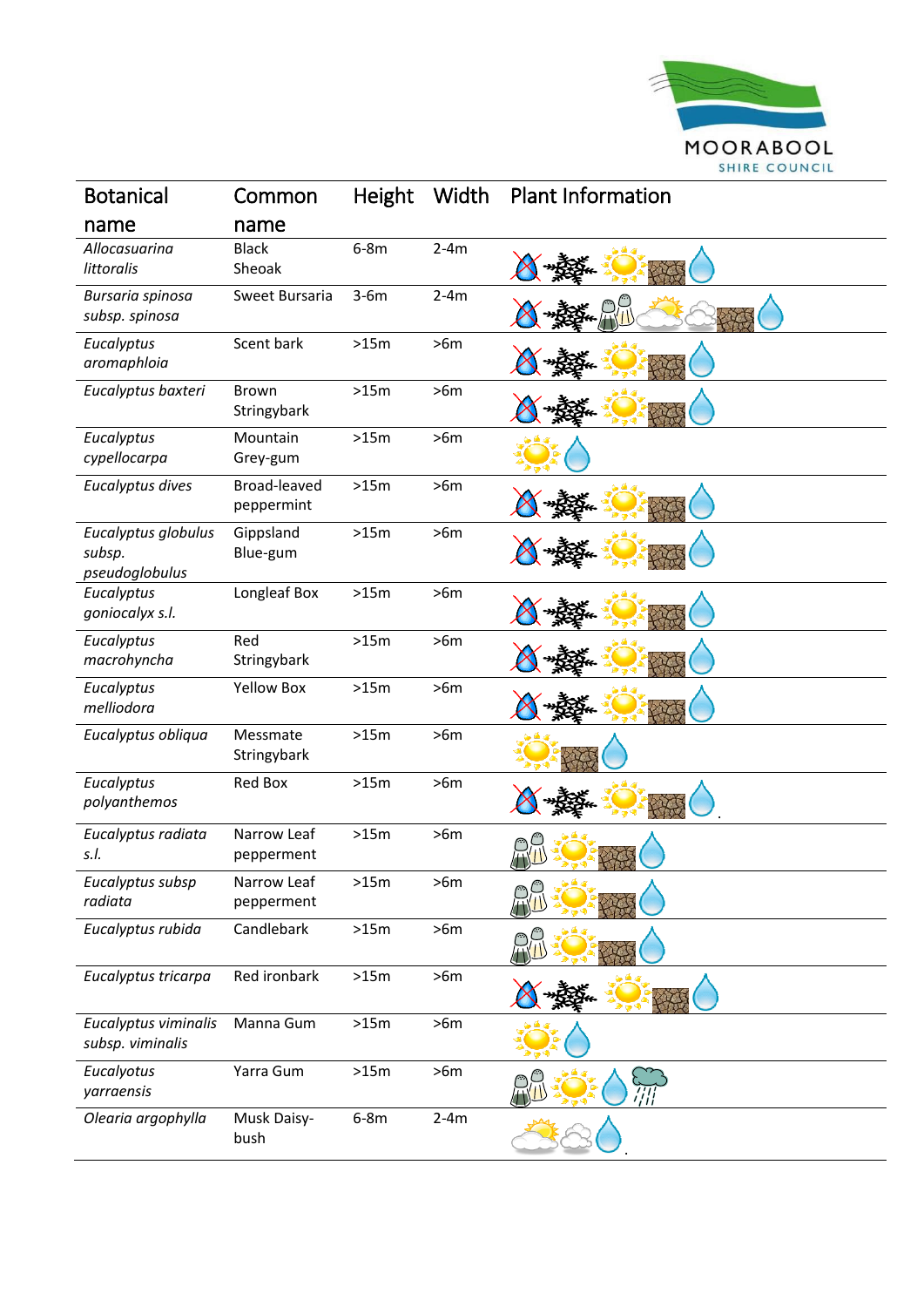

| <b>Botanical</b>           | Common                          | <b>Height</b> | Width  | <b>Plant Information</b> |
|----------------------------|---------------------------------|---------------|--------|--------------------------|
| name                       | name                            |               |        |                          |
| Pomaderris aspera          | Hazel<br>Pomaderris             | $8-15m$       | $2-4m$ |                          |
| Prostanthera<br>lasianthos | Victorian<br>Christmas-<br>bush | $6-8m$        | $2-4m$ |                          |
| <b>Shrubs</b>              |                                 |               |        |                          |
| Acacia aspera              | Rough Wattle                    | $1-3m$        | $1-2m$ |                          |
| Acacia gunnii              | Ploughshare<br>wattle           | < 1m          | $1-2m$ |                          |
| Acacia mitchellii          | Mitchell's<br>Wattle            | $1-3m$        | < 1m   |                          |
| Acacia myrtifolia          | Myrtle Wattle                   | $1-3m$        | $1-2m$ |                          |
| Acacia oxycedrus           | Spike Wattle                    | $3-6m$        | $2-4m$ |                          |
| Acacia paradoxa            | Hedge Wattle                    | $3-6m$        | $1-2m$ |                          |
| Acacia stricta             | Hop wattle                      | $3-6m$        | $2-4m$ |                          |
| Acacia Verticillata        | <b>Prickly Moses</b>            | $3-6m$        | $2-4m$ |                          |
| Banksia marginata          | Silver Banksia                  | $6-8m$        | $4-6m$ |                          |
| Cassinia aculeata          | Common<br>Cassinia              | $1-3m$        | $1-2m$ |                          |
| Cassinia arcuata           | Drooping<br>Cassinia            | $1-3m$        | $1-2m$ |                          |
| Cassinia longifolia        | Shiny Cassinia                  | $3-6m$        | $2-4m$ |                          |
| Daviesia latifolia         | Hop Bitter-pea                  | $1-3m$        | $1-2m$ |                          |
| Daviesia leptophylla       | Narrow leaf<br>Bitter-pea       | $1-3m$        | $1-2m$ |                          |
| Daviesia ulicfolia         | Gorse Bitter-<br>pea            | $1-3m$        | $1-2m$ |                          |
| Goodenia Ovata             | Hop Goodenia                    | $1-3m$        | $2-4m$ |                          |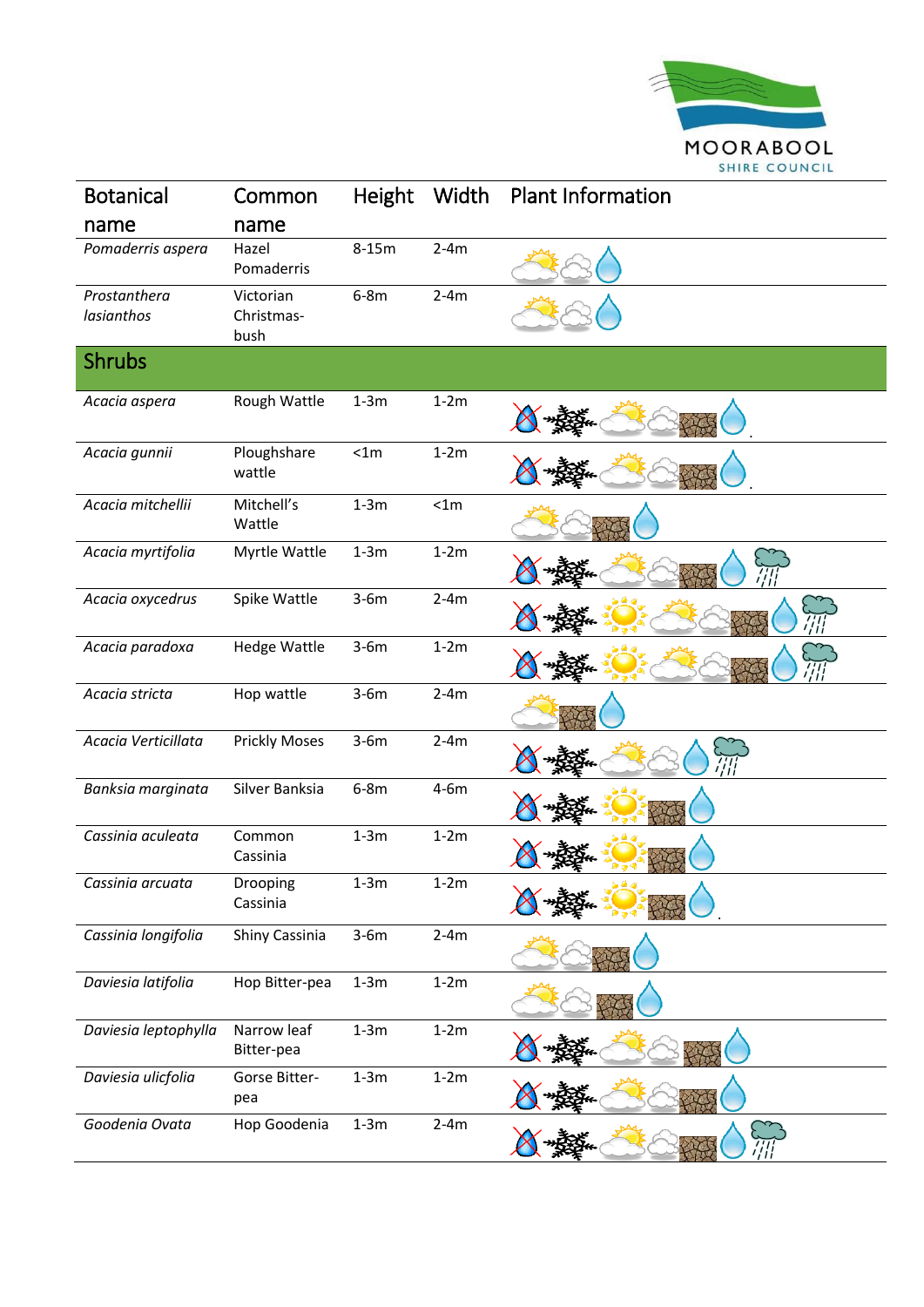

| <b>Botanical</b>                         | Common                     | <b>Height</b> | Width  | <b>Plant Information</b> |  |
|------------------------------------------|----------------------------|---------------|--------|--------------------------|--|
| name                                     | name                       |               |        |                          |  |
| Hakea decurrens<br>subsp. physocarpa     | <b>Bushy</b><br>Needlewood | $1-3m$        | $1-2m$ |                          |  |
| Indigofera australis                     | Austral Indigo             | $1-3m$        | $1-3m$ |                          |  |
| Leptospermum<br>continentale             | Prickly Tea-<br>tree       | $3-6m$        | $1-2m$ |                          |  |
| Leptospermum<br>myrsinoides              | Heath Tea-tree             | $1-3m$        | < 1m   |                          |  |
| Olearia lirata                           | Snowy Daisy-<br>bush       | $3-6m$        | $2-4m$ |                          |  |
| <b>Ozothamnus</b><br>ferrugineus         | <b>Tree</b><br>Everlasting | $3-6m$        | $2-4m$ |                          |  |
| <b>Ozothamanus</b><br>obcordatus         | Grey<br>Everlasting        | $1-3m$        | < 1m   |                          |  |
| Pomaderris<br>racemosa                   | Cluster<br>Pomaderris      | $3-6m$        | $1-2m$ |                          |  |
| Prostanthera<br>decussata                | Dense Mint-<br>bush        | $1-3m$        | $1-2m$ |                          |  |
| Pultenaea<br>daphnoides                  | Large leaf<br>Bush-pea     | $1-3m$        | $1-2m$ |                          |  |
| Pultenaea gunnii                         | Golden Bush-<br>Pea        | $1-3m$        | < 1m   |                          |  |
| Pultenaea humilis                        | Dwarf Bush-<br>pea         | < 1m          | < 1m   |                          |  |
| Pultenaea mollis                         | Soft Bush-pea              | $1-3m$        | $1-2m$ |                          |  |
| Pultenaea<br>pedunculata                 | Matted Bush-<br>pea        | < 1m          | $2-4m$ | A<br>⌒                   |  |
| Pultenaea scabra                         | Rough Bush-<br>pea         | $1-3m$        | $1-2m$ |                          |  |
| Sclerolaena<br>muricate var.<br>muricata | <b>Black Roly-poly</b>     | < 1m          | < 1m   |                          |  |
| Groundcovers (not grass like)            |                            |               |        |                          |  |
| Chrysocephalum<br>apiculatum s.l.        | Common<br>Everlasting      | < 1m          | $1-2m$ |                          |  |
| Pelargonium<br>australe                  | Austral Stork's-<br>bill   | < 1m          | < 1m   |                          |  |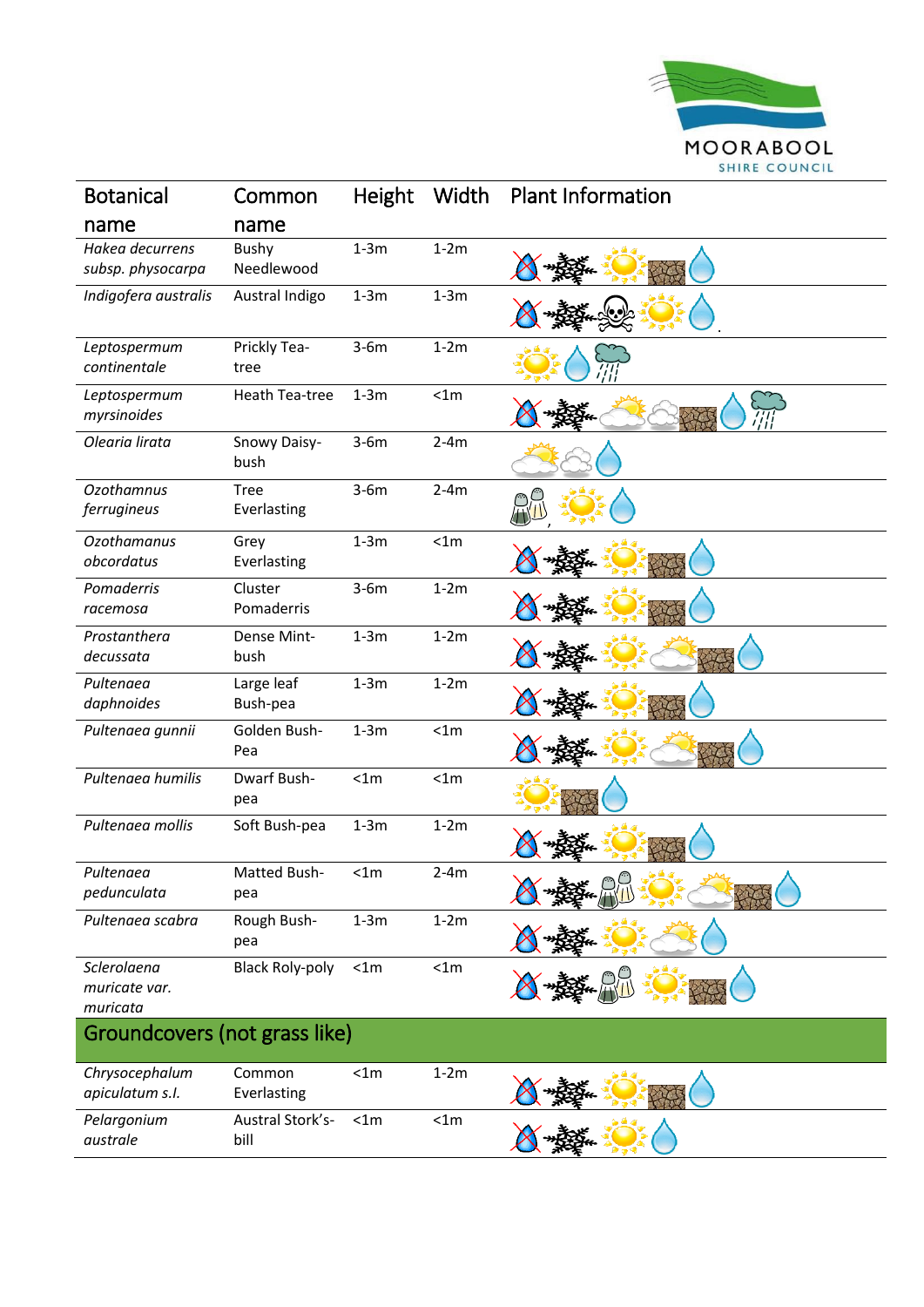

| <b>Botanical</b>                             | Common                          | <b>Height</b> | Width  | <b>Plant Information</b> |
|----------------------------------------------|---------------------------------|---------------|--------|--------------------------|
| name                                         | name                            |               |        |                          |
| <b>Grasses and Sedges</b>                    |                                 |               |        |                          |
| Austrodanthonia<br>caespitosa                | Common<br>Wallaby grass         | < 1m          | < 1m   |                          |
| Austrodanthonia<br>eriantha                  | Hill Wallaby-<br>grass          | < 1m          | < 1m   |                          |
| Austrodanthonia<br>geniculata                | Kneed<br>Wallaby-grass          | < 1m          | < 1m   |                          |
| Austrodanthonia<br>pilosa                    | Velvet Wallaby<br>grass         | < 1m          | < 1m   |                          |
| Austrodanthonia<br>racemosa var.<br>racemosa | Striped<br>Wallaby-grass        | < 1m          | < 1m   |                          |
| Austrodanthonia<br>setacea                   | <b>Bristly</b><br>Wallaby-grass | < 1m          | < 1m   |                          |
| Austrostipa mollis                           | Supple Spear-<br>grass          | < 1m          | < 1m   |                          |
| Austrostipa rudis                            | Veined Spear-<br>grass          | < 1m          | < 1m   |                          |
| Austrostipa Scabra                           | Rough Spear-<br>grass           | < 1m          | < 1m   |                          |
| Carex appressa                               | <b>Tall Sedge</b>               | < 1m          | < 1m   |                          |
| Carex iynx                                   | <b>Tussock Sedge</b>            | < 1m          | < 1m   |                          |
| Gahnia sieberiana                            | Red-Fruit Saw-<br>sedge         | $1-3m$        | $2-4m$ |                          |
| Joycea palida                                | Silvertop<br>wallaby grass      | $1-3m$        | < 1m   | Â                        |
| Juncus pallidus                              | Pale Rush                       | $1-3m$        | < 1m   |                          |
| Juncus procerus                              | <b>Tall Rush</b>                | $1-3m$        | $1-2m$ |                          |
| Juncus sarophorus                            | <b>Broom Rush</b>               | $1-3m$        | < 1m   |                          |
| Juncus subsecundus                           | Finger Rush                     | < 1m          | < 1m   |                          |
| Lepidosperma<br>laterale                     | Variable<br>Sword-sedge         | < 1m          | < 1m   |                          |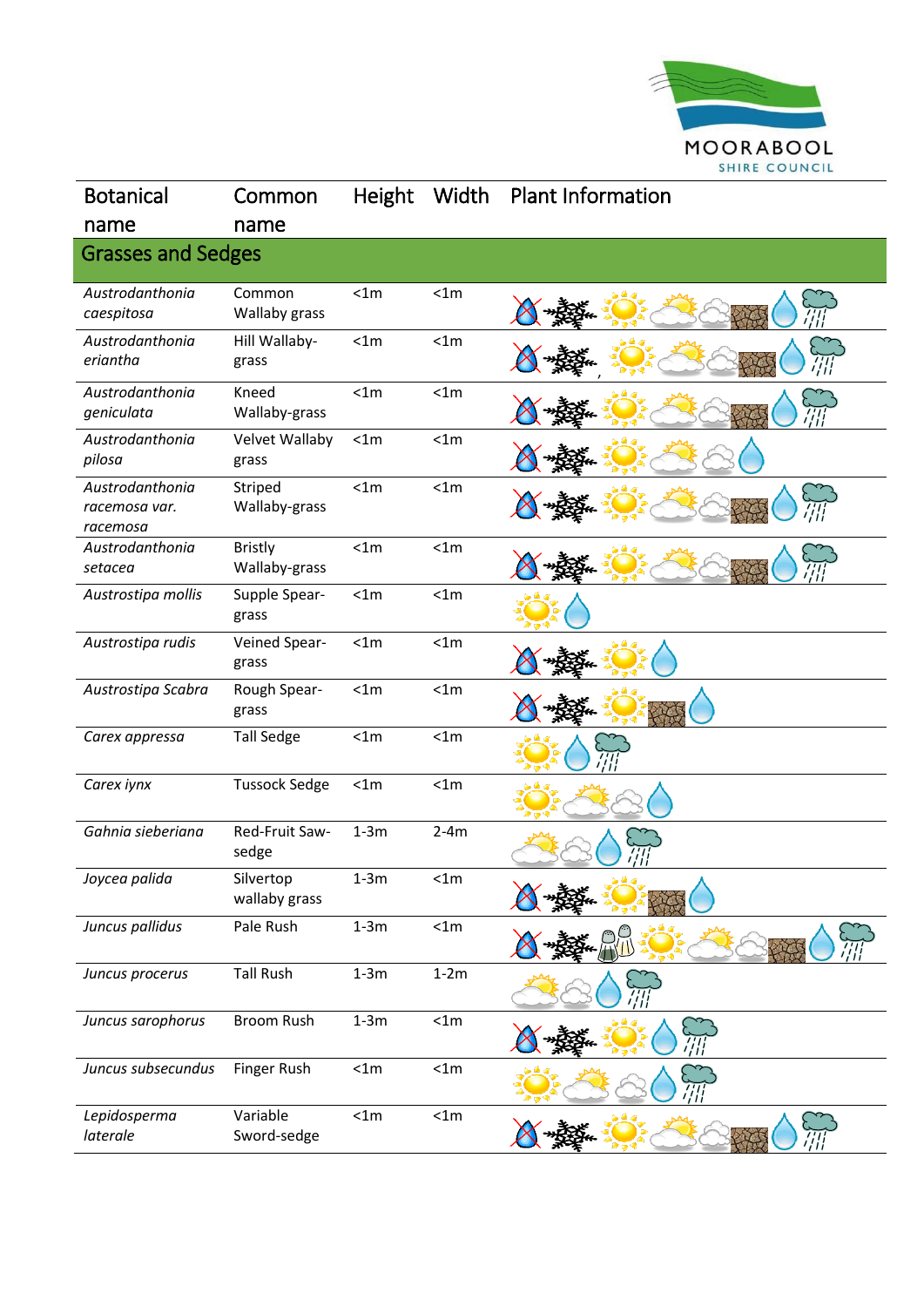

| <b>Botanical</b>                          | Common                        | Height | Width  | <b>Plant Information</b> |
|-------------------------------------------|-------------------------------|--------|--------|--------------------------|
| name                                      | name                          |        |        |                          |
| Lomandra longifolia                       | Spiny-headed<br>Matt-rush     | < 1m   | $1-2m$ |                          |
| Microlaena<br>stipoides var.<br>stipoides | <b>Weeping Grass</b>          | < 1m   | < 1m   |                          |
| Poa labillardierei                        | Common<br>Tussock-grass       | < 1m   | < 1m   |                          |
| Poa morrisii                              | Soft Tussock-<br>grass        | < 1m   | < 1m   |                          |
| Poa sieberiana                            | Grey Tussock-<br>grass        | < 1m   | < 1m   |                          |
| Tetrarrhena<br>distchophylla              | Hairy Rice-<br>grass          | < 1m   | < 1m   |                          |
| Tetrarrhena juncea                        | Forest Wire-<br>grass         | $3-6m$ | $1-2m$ |                          |
| Themeda triandra                          | Kangaroo<br>Grass             | < 1m   | < 1m   |                          |
| Xanthorrhoea<br>australis                 | <b>Austral Grass-</b><br>tree | $1-3m$ | < 1m   |                          |
| Xanthorrhoea<br>minor subsp. lutea        | Small Grass-<br>tree          | < 1m   | < 1m   |                          |

## Additional resources

Indigenous Nurseries

## **Bacchus Marsh Seedling Farm**

Lot 31 Holts Lane, Bacchus Marsh 3340 Ph: 5367 2324

**Grey Box & Grasslands Indigenous Nursery** Balliang East 3340 Ph: 5369 5221

**Western Plains Flora** 628 Wildwood Rd, Wildwood 3429 Ph: 9740 3178

**Creswick Nursery** Daylesford Rd, Creswick 5345 2502 [www.creswicknursery.com](http://www.creswicknursery.com/)

## Books

Australian Plants Society Marroondah Inc. (2001) '*Flora of Melbourne: A guide to the indigenous plants of the*  greater Melbourne area', 3<sup>rd</sup> edition, Hyland House, Flemington.

Barlow T, (1998) '*Grassy Guidelines: How to manage native grasslands and grassy woodlands on your property.'*  Trust for Nature, Victoria.

Bradley J., (1997) *'Bringing back the bush: The Bradley Method of Bush Regeneration.'* Landsdowne Press, NSW.